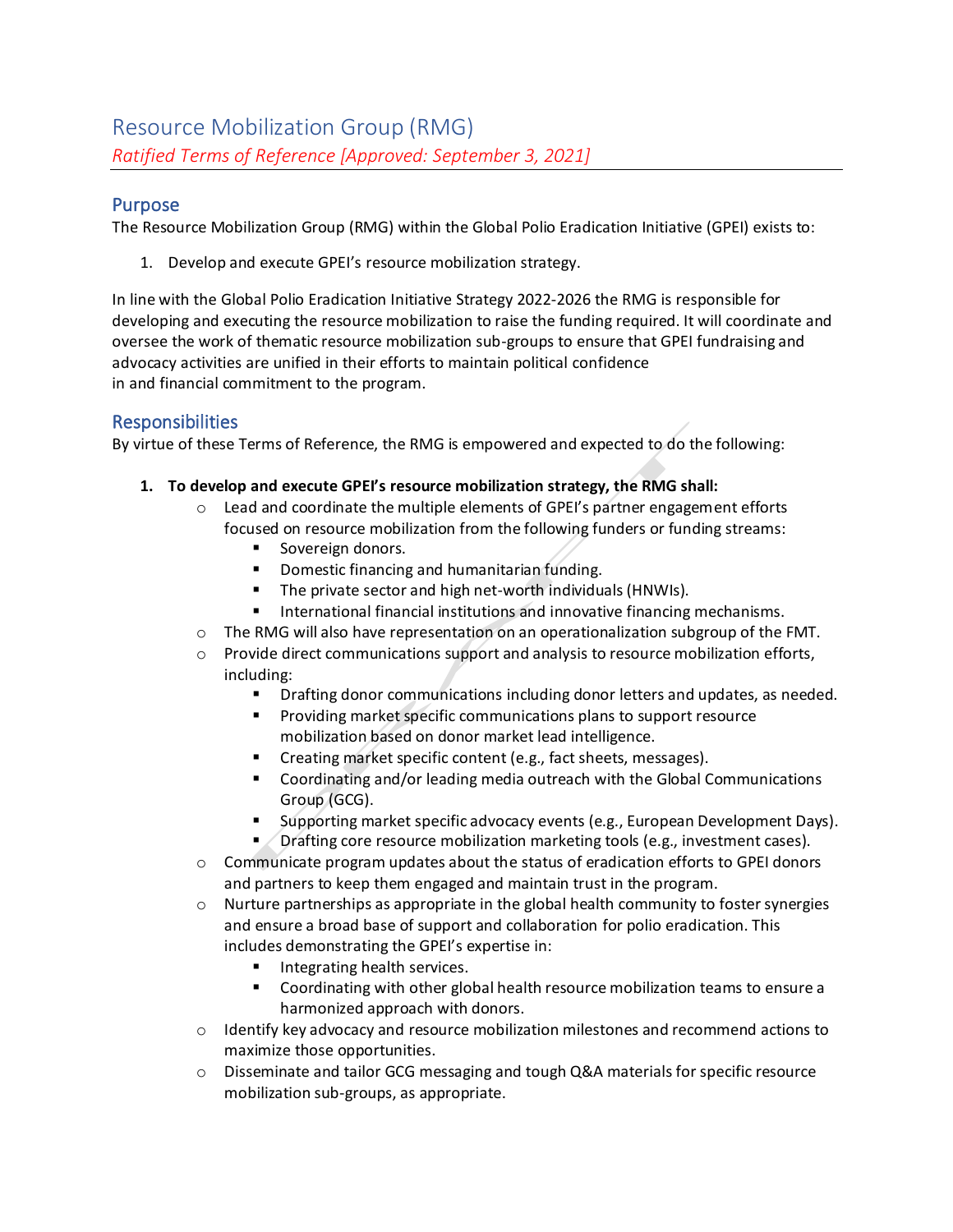- $\circ$  Identify and successfully manage issues that could affect advocacy efforts and/or fundraising activities, in coordination with GCG.
- $\circ$  Update the Executive Management Unit (and other GPEI groups as relevant) on the status of resource mobilization and advocacy efforts as well as associated risks and opportunities.
- $\circ$  Advise on the impact that programmatic/technical decisions may have for resource mobilization efforts.
- $\circ$  Maintain effective and transparent communications channels with the Finance Group, GCG and Executive Management Unit (EMU), in particular, to ensure that these groups are effectively sharing information.
- $\circ$  Provide regular updates on the monetization of existing pledges to GPEI in coordination with the FMG.
- $\circ$  Provide situation reports and other relationship-building updates to donors as appropriate.
- $\circ$  In partnership with the FMG, develop clear budget and resource mobilization narratives for GPEI leadership as requested.

### Gender Perspective

Gender mainstreaming (the process of assessing implications for women and men of any planned action, in all areas and at all levels) is an integral dimension to the achievement of gender equality, which is considered a powerful determinant of health outcomes and a major factor in the movement towards polio eradication.

The RMG is responsible for supporting gender mainstreaming and the GPEI gender strategy within the group by:

- Dedicating time to develop and undertake activities to mainstream gender in their respective group, in conjunction with the Gender Mainstreaming Group (GMG), on an annual basis, and ensuring completion of activities (e.g., training via webinars, coaching, and/or mentoring).
- Leveraging technical support from the GMG, where feasible and applicable, throughout the course of activities (i.e., across program planning, design, implementation, monitoring, evaluation) to ensure that a gender equality lens is being applied.
- Being aware of GPEI's Gender Equality Strategy KPIs and implementing actions to help meet the expected results, leveraging support from the GMG, where needed.

# Composition & Secretariat

Leadership

- The RMG shall be led by a Chair and Vice-Chair.
- The Chair role will be filled by a representative from either WHO or UNICEF.
- The SC will appoint the named parties for the roles of Chair and Vice-Chair after soliciting feedback from the RMG members, using coordination support from the SC Secretariat. It is recommended that the individuals nominated to these two roles do not come from the same organization.
- The term for each role is, with the option for rotation (preferred) or renewal at the discretion of the SC.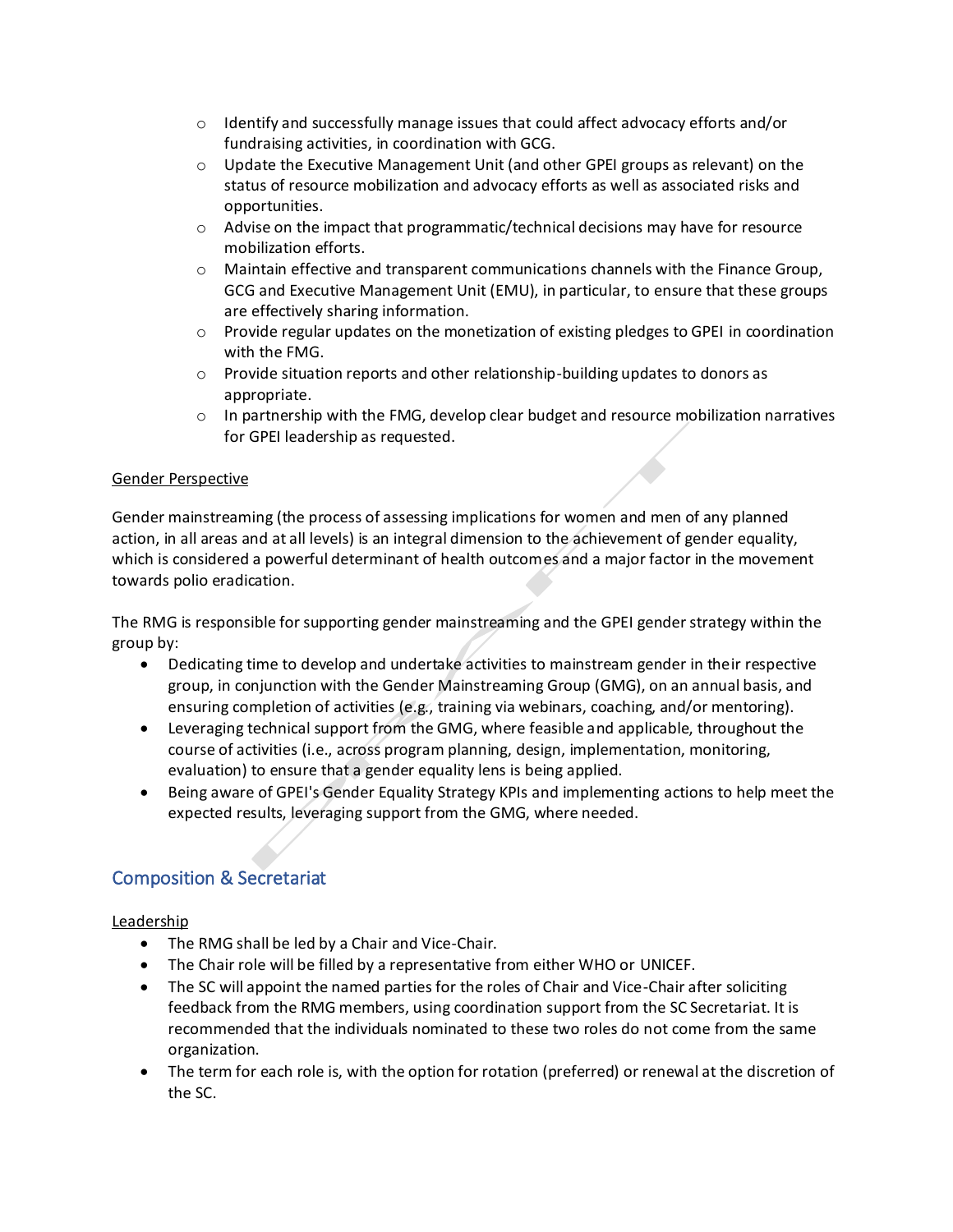### Additional RMG Member Selection & Roles

Additional membership of the RMG shall consist of as many individuals as the Chair and Vice-Chair deem necessary to efficiently and effectively fulfill the group's responsibilities. Recommended membership is as follows:

### *Core group members:*

- **WHO** resource mobilization/advocacy representative.
- **UNICEF** resource mobilization/advocacy representative.
- **BMGF** resource mobilization/advocacy representative.
- **Rotary** resource mobilization/advocacy representative.
- **CDC** resource mobilization/advocacy representative.
- **Gavi** resource mobilization/advocacy representative. *\*As Gavi is a core partner of the GPEI, Gavi's participation in the RMG as a core group member will remain under review by the SC. The scope of Gavi's participation will be dependent upon mutual agreement on Gavi's ability to support GPEI's resource mobilization without conflict of interest and appointment of a dedicated GPEI-Gavi focal point for resource mobilization.*

The RMG shall also have a liaison member from the Global Communications Group (GCG) to serve as donor communication representative.

Advocacy partners who are not core GPEI members or the donor communication representative but currently work closely with the program will participate in meetings and calls and will join sub-groups related to their area of work and therefore have the opportunity to feed into the RMG:

- **United Nations Foundation (UNF).**
- **Global Citizen.**
- **RESULTS.**
- **Global Health Strategies.**
- Others as needed/identified on an ad hoc basis.

Regional and issue-specific leads (e.g., EMRO, AFRO, and the Hub advocacy lead) may join RMG meetings/calls on an ad hoc basis depending on specific milestones or needs (e.g., polio pledging moments or certification activities).

### Membership Expectations

In general, individual members of the RMG have the following responsibilities:

- Be familiar with the charge and work of the RMG.
- Have pertinent expertise (e.g., epidemiology, business) and/or represent the perspective of an agency or stakeholder group.
- Attend 70% of all meetings (and for the entire duration of the meetings).
	- $\circ$  A committee member who misses two consecutive meetings, when the member has not made a case for exception to the Chair, may be replaced.
	- $\circ$  If replacement of a member is required, the Chair will flag the issue with the pertinent agency and make the request.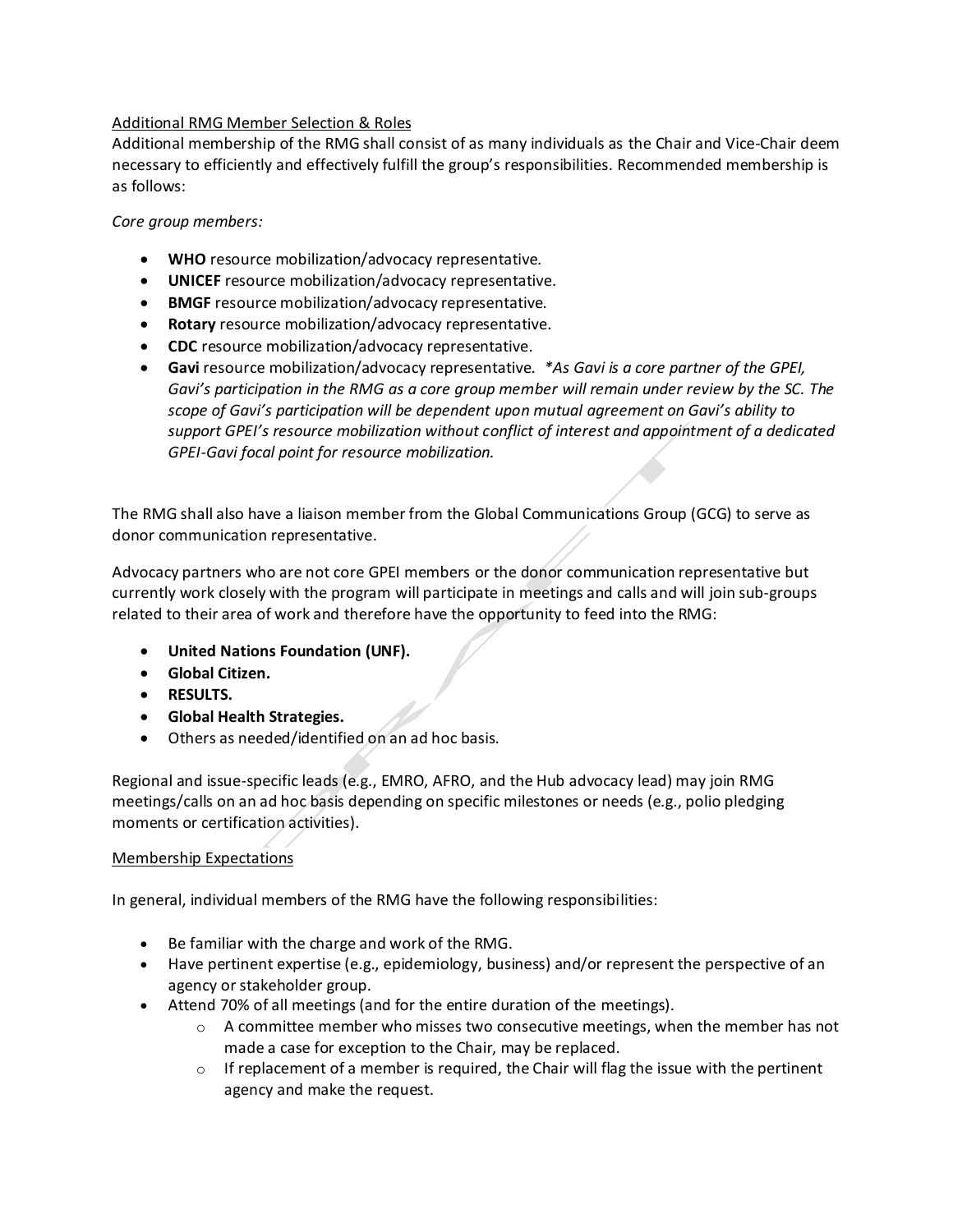- Be actively engaged at all meetings and provide relevant and focused comments (e.g., ensure that you have read circulated pre-read materials and have developed perspective on the topic area prior to attending the meeting).
- Dedicate time to participating in and/or leading work/activities, outside of planned meeting times.
	- $\circ$  The specific amount of time is to be estimated by the Chair and Vice-Chair and discussed with individual members at the start of the year but is generally expected to range from 10 to 20 hours/month.
- Demonstrate flexibility in unanimity building discussions and take different perspectives into account.
- Relay discussions and updates on work undertaken, back to the member's respective agency, to ensure coordinated efforts across GPEI and the agency (e.g., to minimize duplicative activities).
- Efforts will be made to guarantee gender balanced representation of members (ideally 50% women and 50% men) and to alternate among different level positions (to avoid appointing only junior positions).
- All core members will be offered additional gender training opportunities according to their needs/competencies.

For groups that have distinguished Core Members vs. Non-Core Members in their respective TOR:

- For Core Members, the above applies.
- For Non-Core Members (i.e., Supplementary or Liaison Roles), the Chair determines the responsibilities.

For partner agencies that propose individual member names to serve on the RMG, the above must be taken into consideration. The recommendation is to discuss capacity with the potential candidate, prior to a proposal to serve on the RMG.

### Secretariat

- The Secretariat role shall be determined by the Chair.
- There shall be one individual designated as the primary contact for the Secretariat, regardless of how many individuals actively work to support the RMG in its activities.
- The Secretariat supports the RMG with the following, as needed:
	- o Facilitating work in collaboration with the Chair and Vice-Chair;
	- o Scheduling meetings;
	- o Planning logistics;
	- o Compiling agendas;
	- o Distributing meeting materials (pre-reads and post-discussion), including meeting minutes;
	- $\circ$  Tracking action items and coordinating on progress to closure of action items;
	- o Scheduling and preparing progress reports, in conjunction with the Chair and Vice-Chair;
	- o Coordinating with other groups; and
	- $\circ$  Maintaining responsibility for relevant documents (e.g., knowledge management / information management/online portal for sharing materials).
- The Secretariat role for the RMG shall be played by UN Foundation (UNF).

Sub-Groups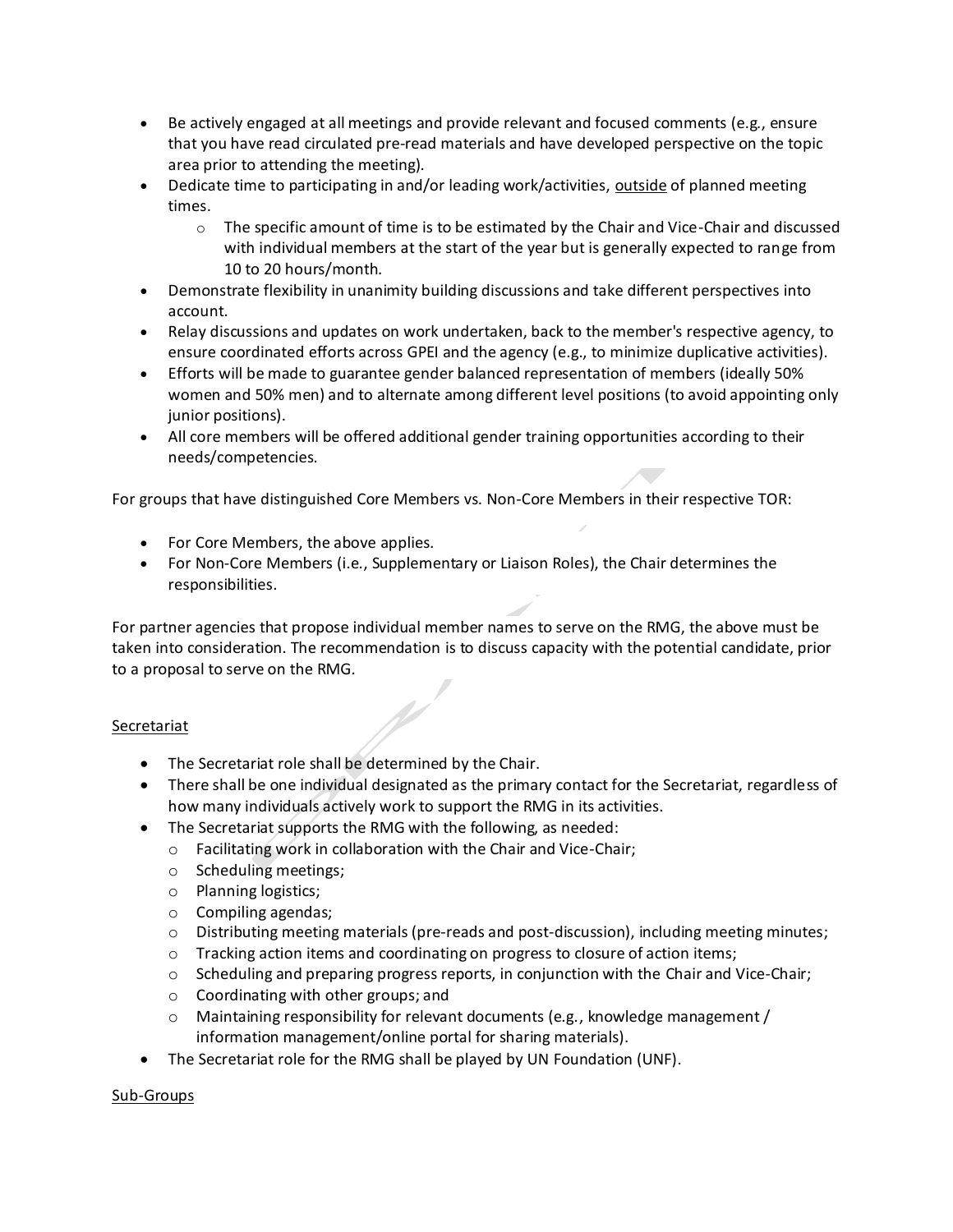The RMG shall include several sub-groups, each of which will have a nominated organizational lead to convene regular calls (as appropriate) to coordinate resource mobilization activities. The sub-groups will be responsible for developing materials (e.g., briefings) specific to their respective areas, with the support of the RMG. The sub-groups shall be defined as follows:

- The **Sovereign Donors** sub-group will serve as the umbrella for existing donor market groups and ad hoc broader engagement with lapsed or new sovereign donors, which will continue meeting on a basis determined by the respective group (either *ad hoc* or regularly), bringing the intelligence gathered in those calls to this group.
- The **International Financing Institutions and Innovative Financing** sub-group will convene to strategize fundraising efforts in these areas along with a focus on development banks and innovative financing.
- The **Domestic Resource Mobilization and Humanitarian Financing** sub-group will convene to strategize fundraising efforts in these areas.

The **Private Sector and High Net Worth Individuals (HNWIs)** sub-group will convene to strategize fundraising efforts in these areas.

• The **Operationalization** arm— under the Financial Group, this group is comprised of WHO, UNICEF and relevant finance leads. RMG has representatives in this group who provide regular (monthly) updates to the RMG on the monetisation status of existing pledges to GPEI. The chairs of the other sub-groups will be invited to participate in the operationalization monthly updates at the RMG.

## **Accountability**

#### Accountability

- The RMG is accountable to the SC via the EMU and will provide updates to the SC as required (in coordination with other relevant groups) to report on deliverables, as well as to highlight strategic issues for SC decision.
- The Chairs and Vice-Chairs of the RMG and Global Communications Group (GCG) are responsible for providing joint engagement requests to the POB on a quarterly basis.
- All RMG proposals that are beyond its mandate and scope will be submitted to the SC for consideration and decision.

#### Reporting

- The RMG, led by the Chair and Vice-Chair, shall periodically report progress to the SC as requested by the EMU.
- In coordination with the EMU, the RMG shall also contribute to status reports for the POB as requested.

#### Decision Making

• Unanimity is the ideal for all decisions made by the RMG and should be pursued wherever possible.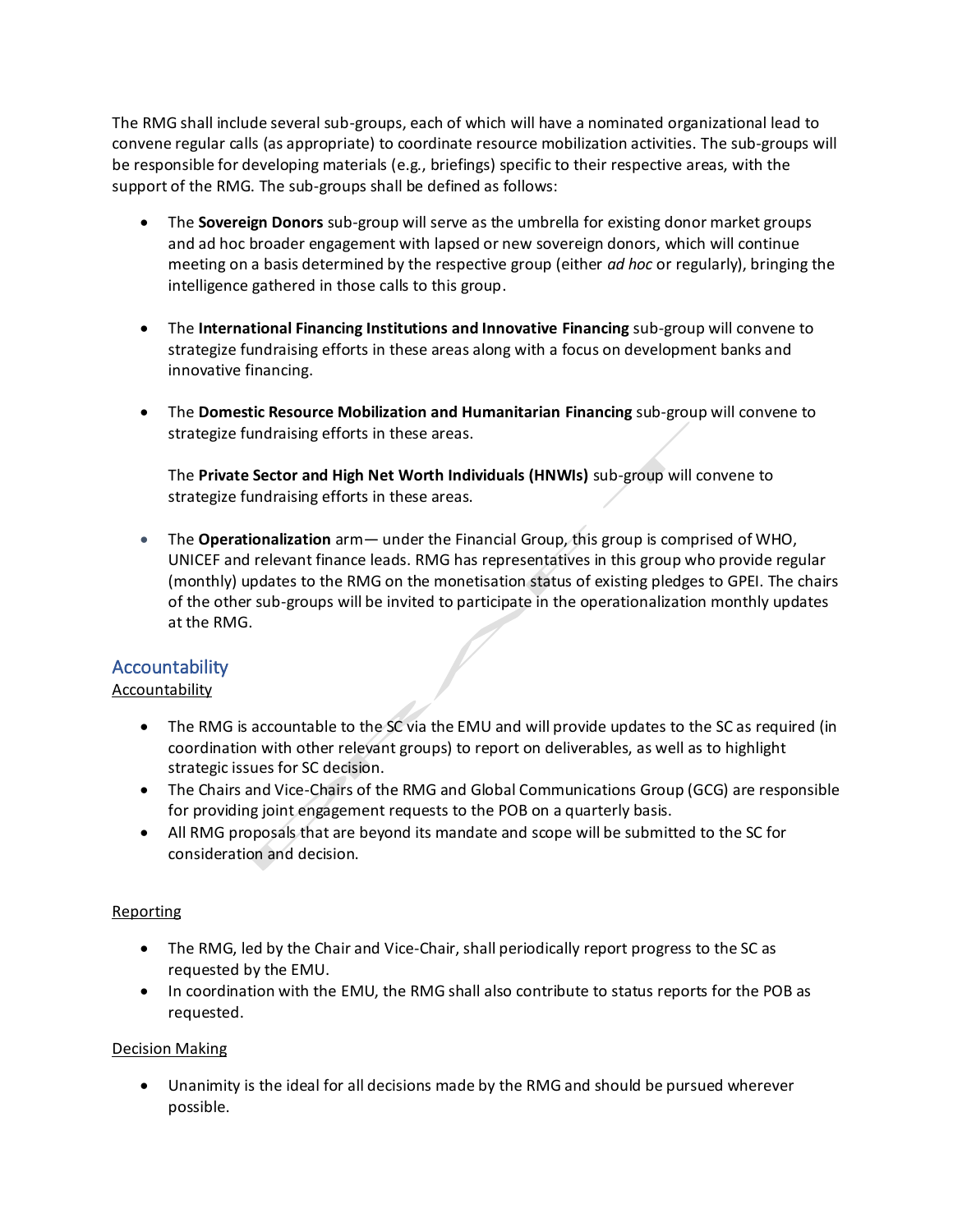- If unanimity cannot be reached, a majority vote will be the deciding factor. Each agency stipulated in the TOR with voting rights (e.g., core member) gets one vote.
- If a majority vote cannot be reached, the Chair of RMG will escalate to the EMU. The EMU will determine the appropriate next step on the escalation path (e.g., mediation attempt, escalation to SC).
- For decisions with significant strategic impact, if a member dissents with a particular decision, escalation may be made to the EMU. The EMU decides whether a further review is required by the SC, on a case-by-case basis; if escalated to SC, their decision will be final.

## Rhythm of Business

## **Meetings**

- The RMG core group will organize two one-hour video or conference calls per month to convene the sub-group leads.
	- $\circ$  These calls will focus on strategy and decision-making, reserving updates for emails.
- The RMG may organize virtual strategy sessions or in-person meetings as needed, at locations TBD (travel allowing) and with sufficient notice to allow adequate representation.
- The number of observers and additional agency representatives at meetings will be assessed for each meeting and cleared by the RMG Chair and Vice-Chair.

# TOR Ratification

- By February 28, 2022, this TOR is to be reviewed by the Chair and Vice-Chair; this timing equates to ~6 months after initial ratification by the SC.
- Post-February 28, 2022, this TOR is to be reviewed by the Chair and Vice-Chair, on an annual basis, at minimum.
- After reviews by the Chair and Vice-Chair, any proposed amendments to the TOR must be submitted to the EMU, for approval by the SC. Amendments can be submitted on an as needed basis.